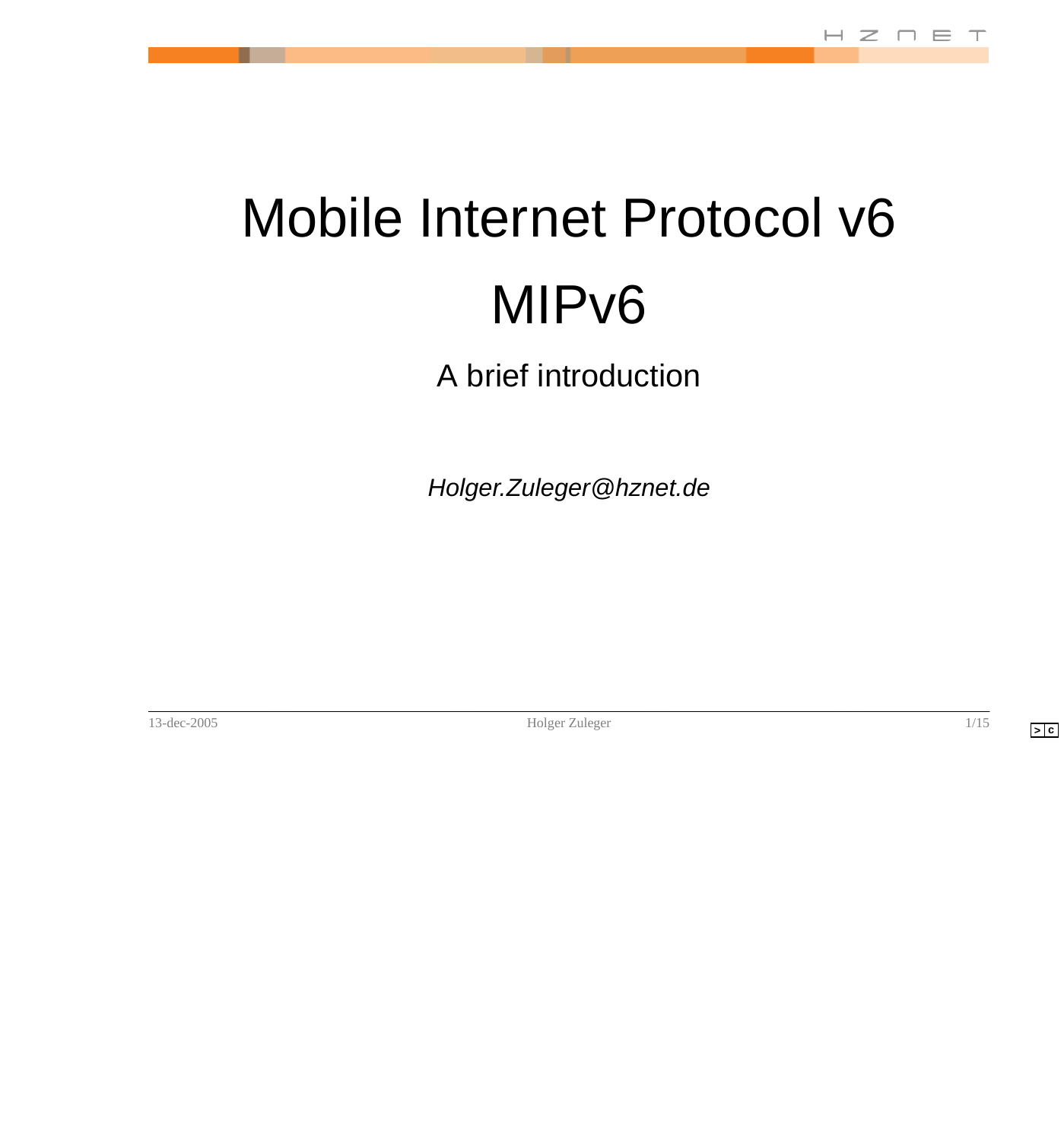#### MIPv6

- <span id="page-1-0"></span>• Defined by
	- RFC3775: Mobility Support in IPv6 (June 2004)
	- RFC3776: Using IPsec to Protect Mobile IPv6 Signaling between Mobile Nodes and Home Agents
- Goals of IPv6 mobility
	- Always on IP connectivity
	- Roaming between different L2 technologies WLAN, WiMAX, UMTS, fixed
	- Roaming between different (sub)networks Huge WLAN deployments use often different L3 subnets
	- Application continuity (Session persistence)
	- Static IP addresses for mobile nodes
	- Mobile devices may act as servers

13-dec-[2](#page-2-0)005 2[/15](#page-16-0)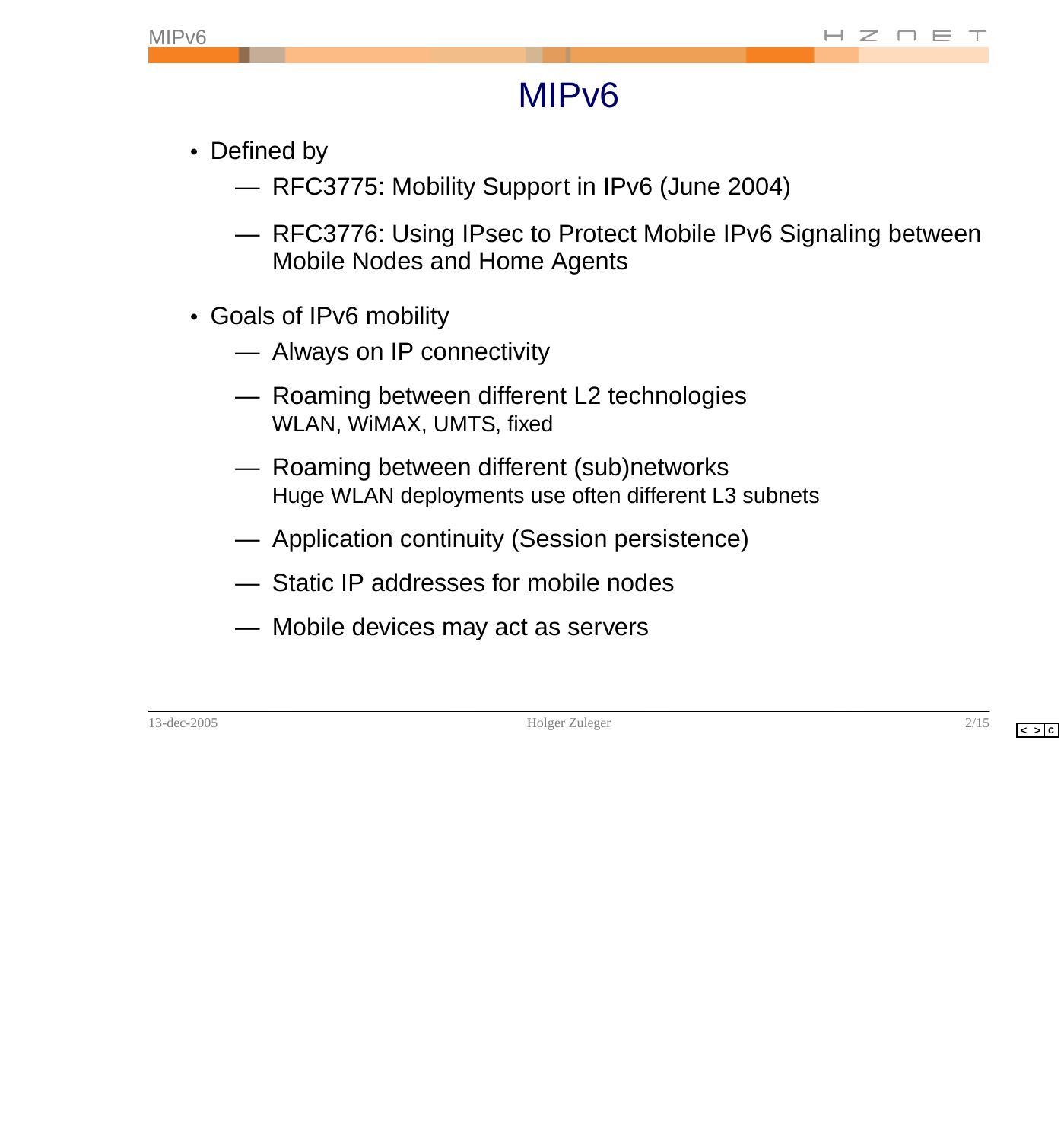### **Terminology**

- <span id="page-2-0"></span>• Home Address (HoA) A (static) IP address out of the mobile nodes home network
- Mobile Node (MN) Could change its point of attachment while still being reachable via HoA
- Care of Address (CoA) The physical IP address of a MN while visiting a foreign network
- Home Agent (HA) A router on the home network which represents the MN while it's not attached to the home network
- Binding Association of the home address with the Care-of address of a MN
- Correspondent Node (CN) A peer node with which a MN is communicating. The CN may be either mobile or stationary

13-dec-2005 Holger Zuleger [3](#page-3-0)[/15](#page-16-0)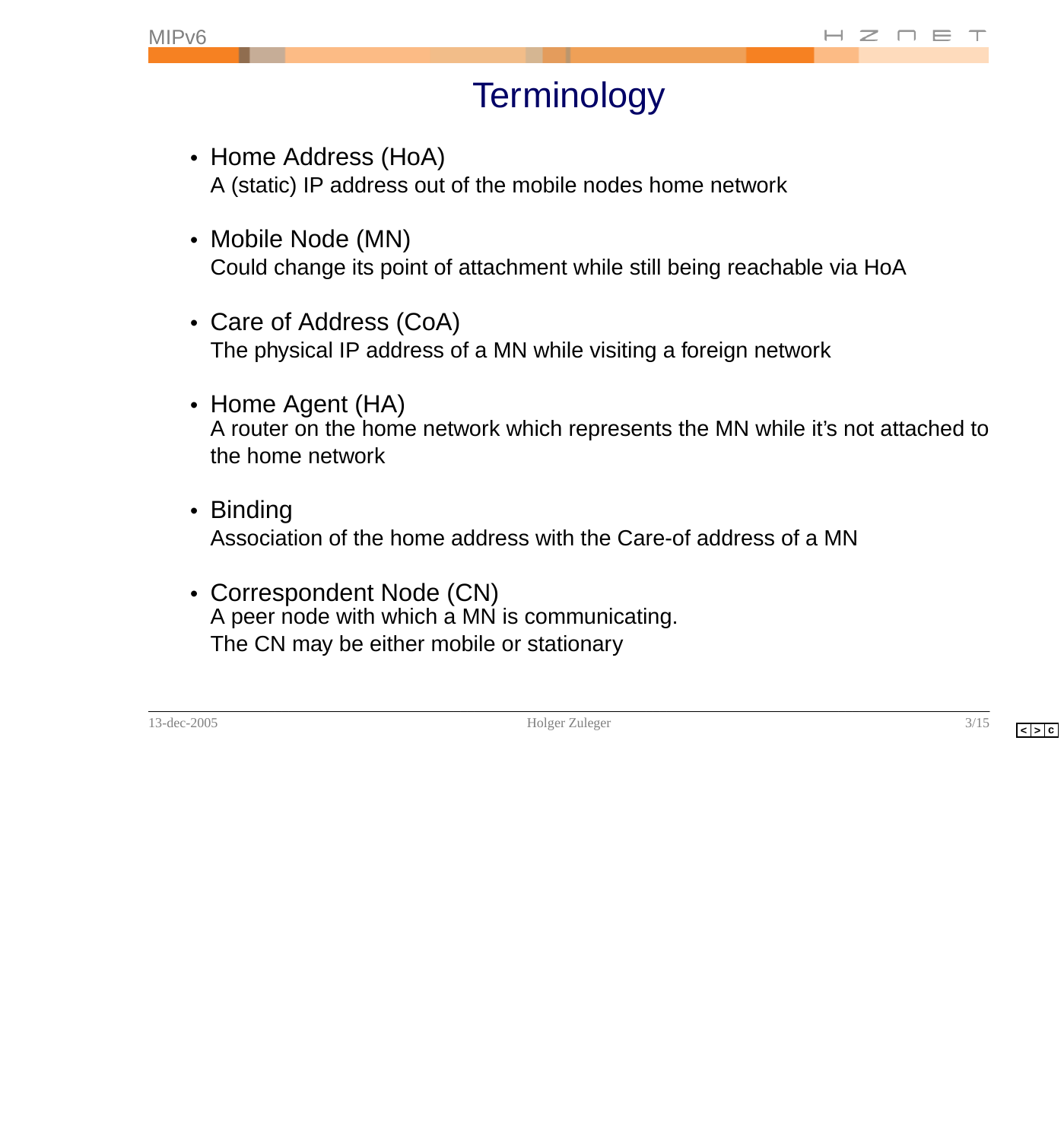### Bidirectional Tunnel Mode (1)

<span id="page-3-0"></span>

- MN connects to foreign network and gets a CoA
- MN sends binding update to HA Should be secured by IPsec ESP in transport mode
- HA uses proxy neighbor discovery (IPv6 equivalent of proxy ARP) to represent the MN in the home network
- Every traffic destined to the MN will be encapsulated in a IPv6-in-IPv6 Tunnel and send to the CoA of the MN

|  | . 21 P.<br>3. T.E. |  |
|--|--------------------|--|
|  |                    |  |

13-dec-2005 [4](#page-4-0)[/15](#page-16-0)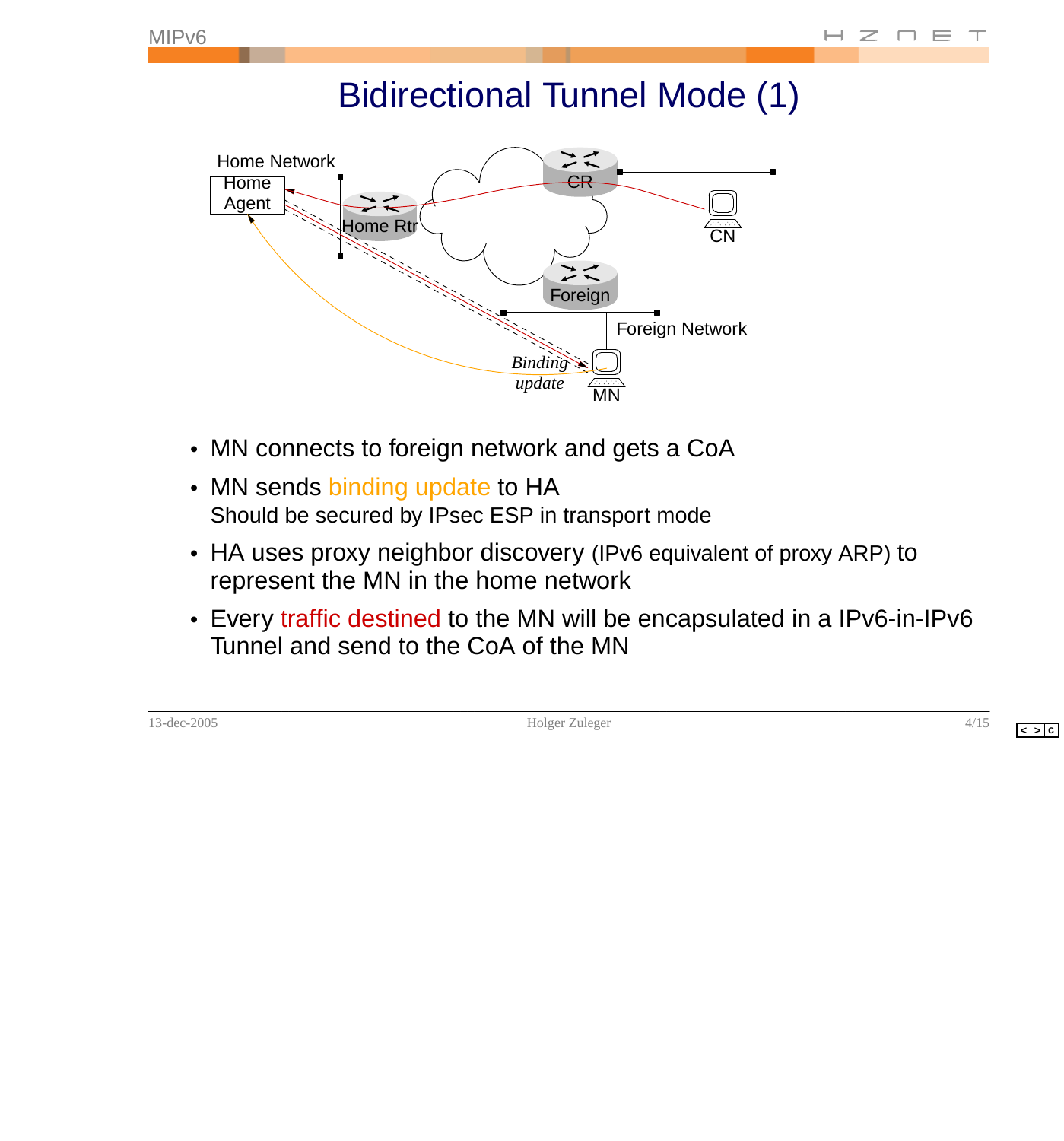### Bidirectional Tunnel Mode (2)

<span id="page-4-0"></span>

- Traffic from the MN uses the same tunnel in reverse mode
- Results in suboptimal routing Especially if both peers are far away from the home network
- Only HA and MN have to do some special packet handling MIPv6 is completely transparent for CN

| – ( 1 t | 20<br>-coli= |  |
|---------|--------------|--|
|         |              |  |

13-holger Zuleger [5](#page-5-0)[/15](#page-16-0)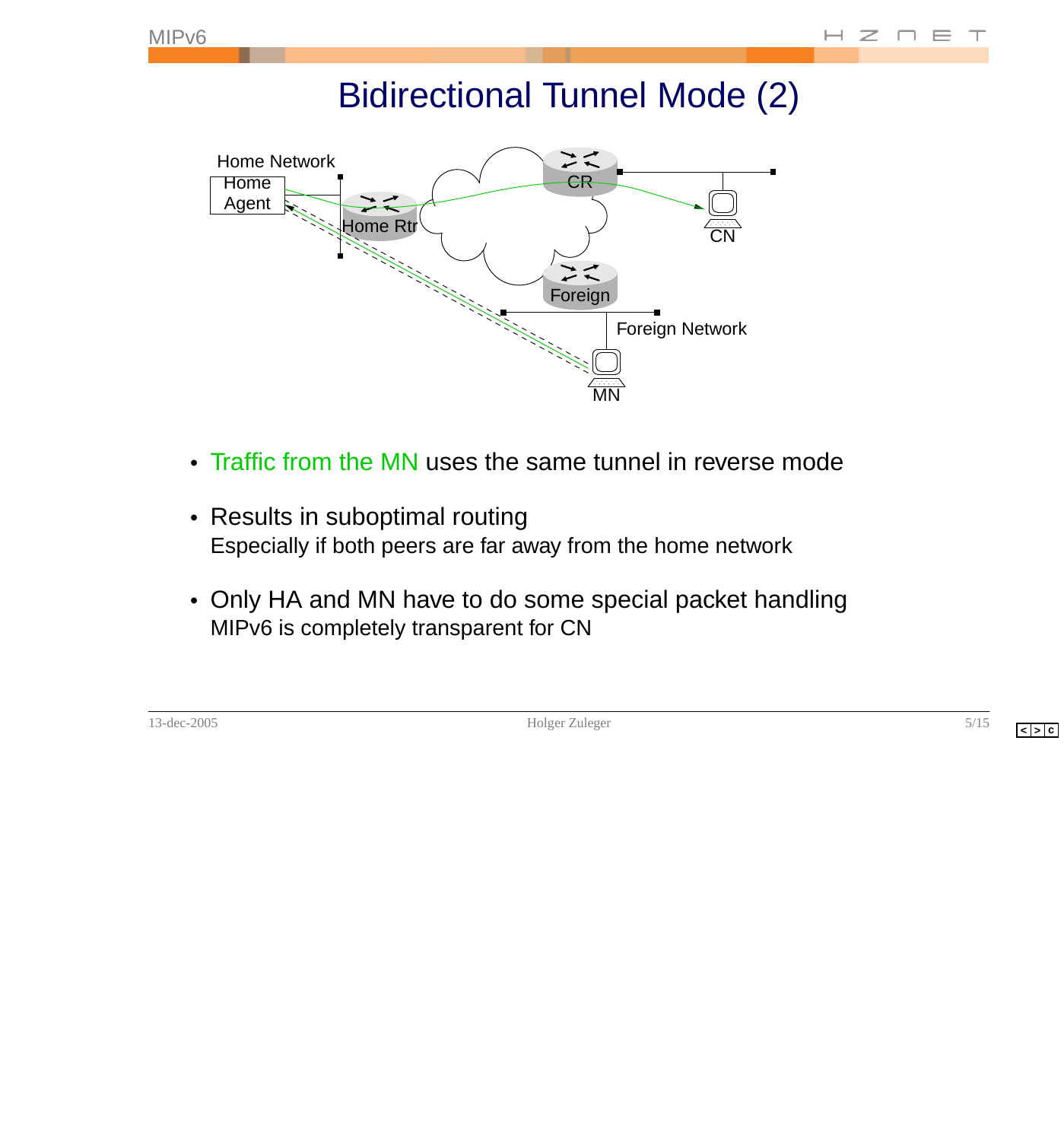#### **Triangle Routing?**

<span id="page-5-0"></span>

- Traffic from MN will be send directly to CN
- MIPv4 Solution
- Problem: Outgoing traffic can't use the HoA as source address Anti spoofing ACLs at the foreign network usually prevent this
- Suboptimal routing anyway
- MIPv6 Solution: Route Optimization

13-dec-2005 Holger Zuleger [6](#page-6-0)[/15](#page-16-0)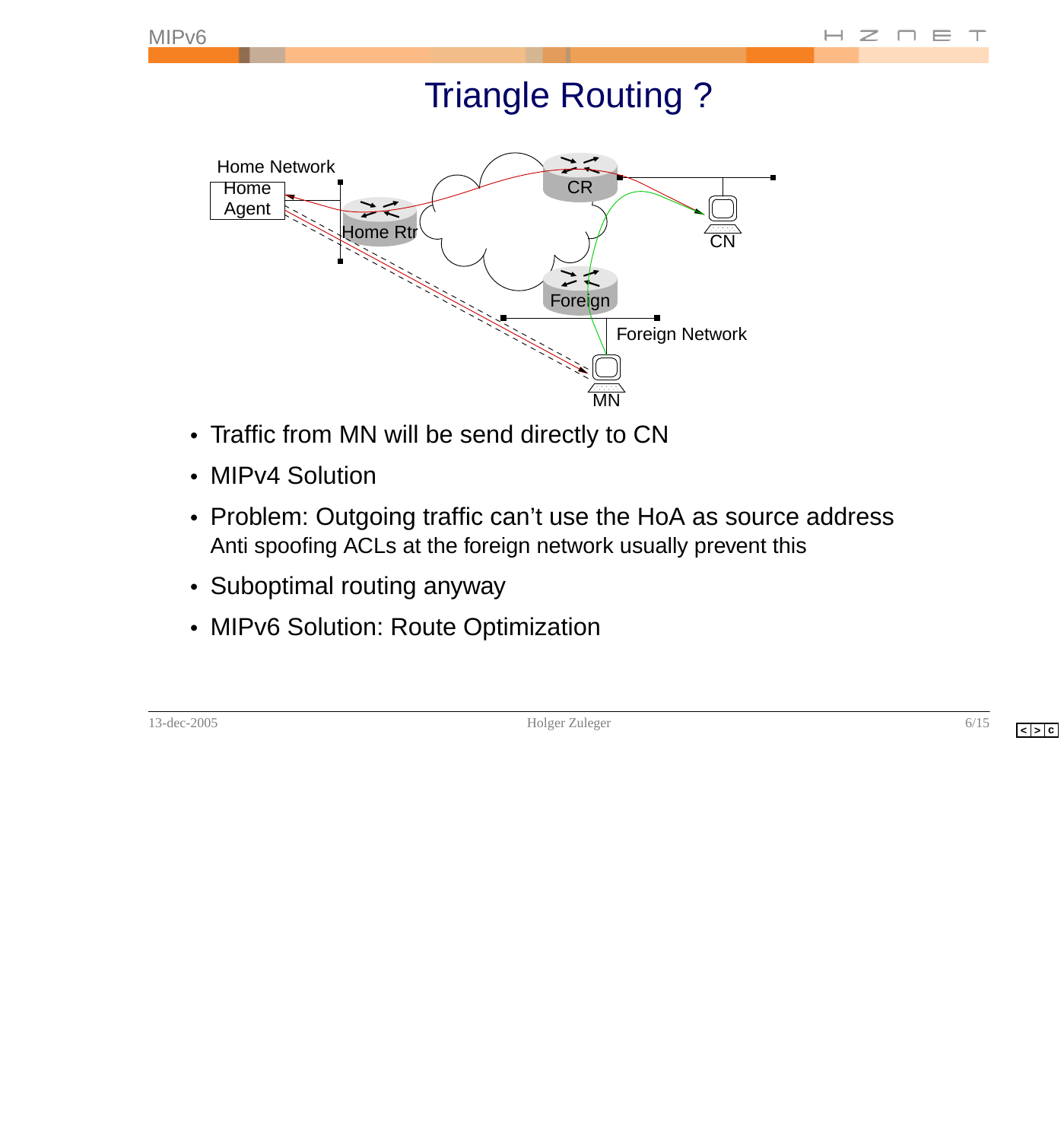## Route optimization (1)

<span id="page-6-0"></span>

- MN sends binding update to correspondent node
- MN sends traffic to CN with CoA as source address This is to bypass the anti spoofing ACLs at the foreign network
- Packet contains an HoA destination option
- CN replaces the source address with the home address before passing the packet to upper layer protocols

|--|

13-dec-2005 Holger Zuleger [7](#page-7-0)[/15](#page-16-0)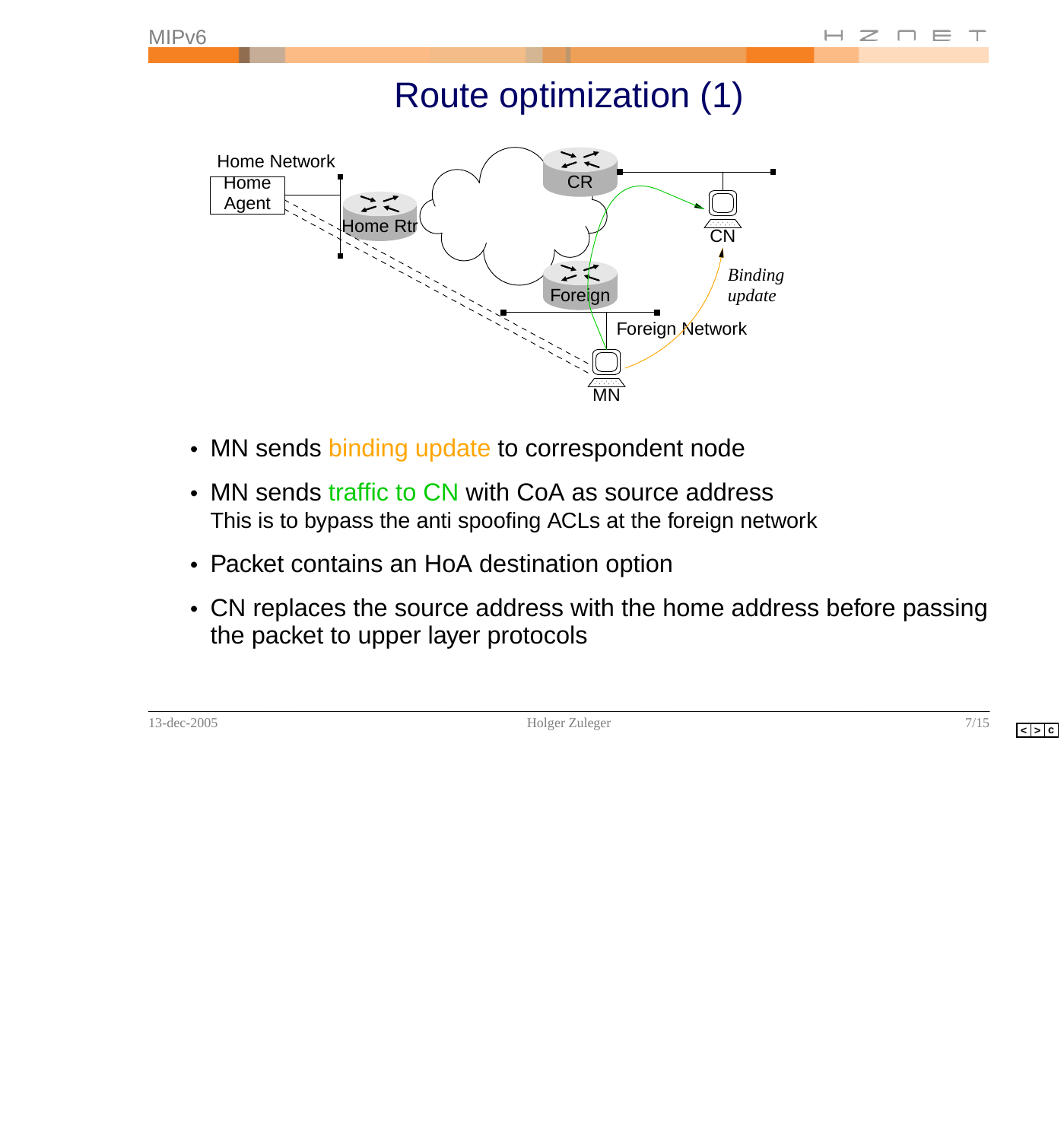#### Route optimization (2)

<span id="page-7-0"></span>

- CN sends traffic to MN with CoA as destination address
- Packet contains a special Routing Header with HoA as second hop
- MN removes the routing header and "forwards" the packet to the next<br>here enocified by the revting beader. hop specified by the routing header
- Upper layer protocol is only aware of HoA
- But: Binding update **must** be secured in some way

13-dec-2005 [8](#page-8-0)[/15](#page-16-0)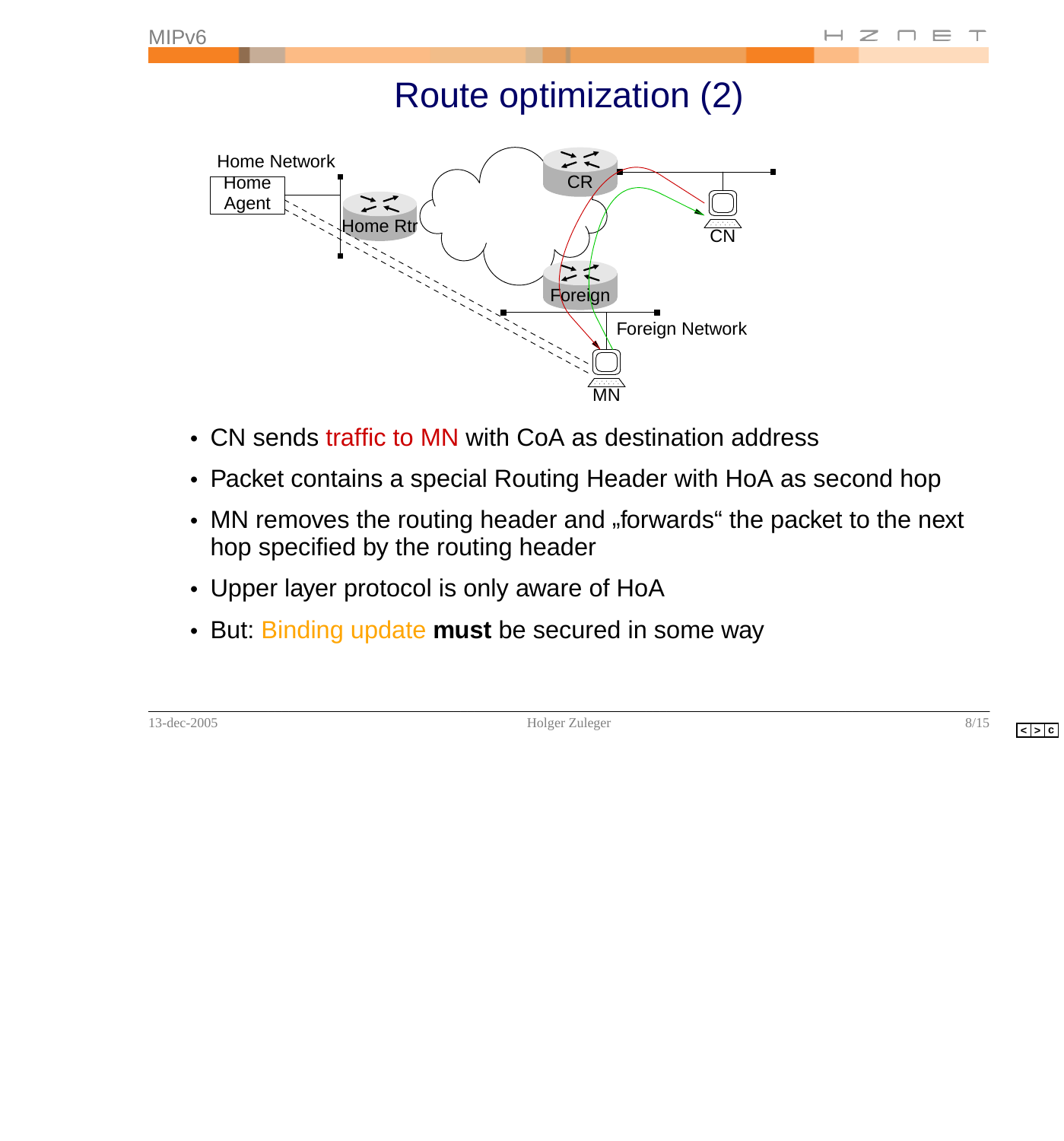#### Secure Binding

<span id="page-8-0"></span>

- Trust relationship between MN and HA IPsec with ESP in transport mode must be used for binding update message
- No trust relation between MN and CN Return Routeability mechanism is used to proof the reachability of MN

13-holger Zuleger [9](#page-9-0)[/15](#page-16-0)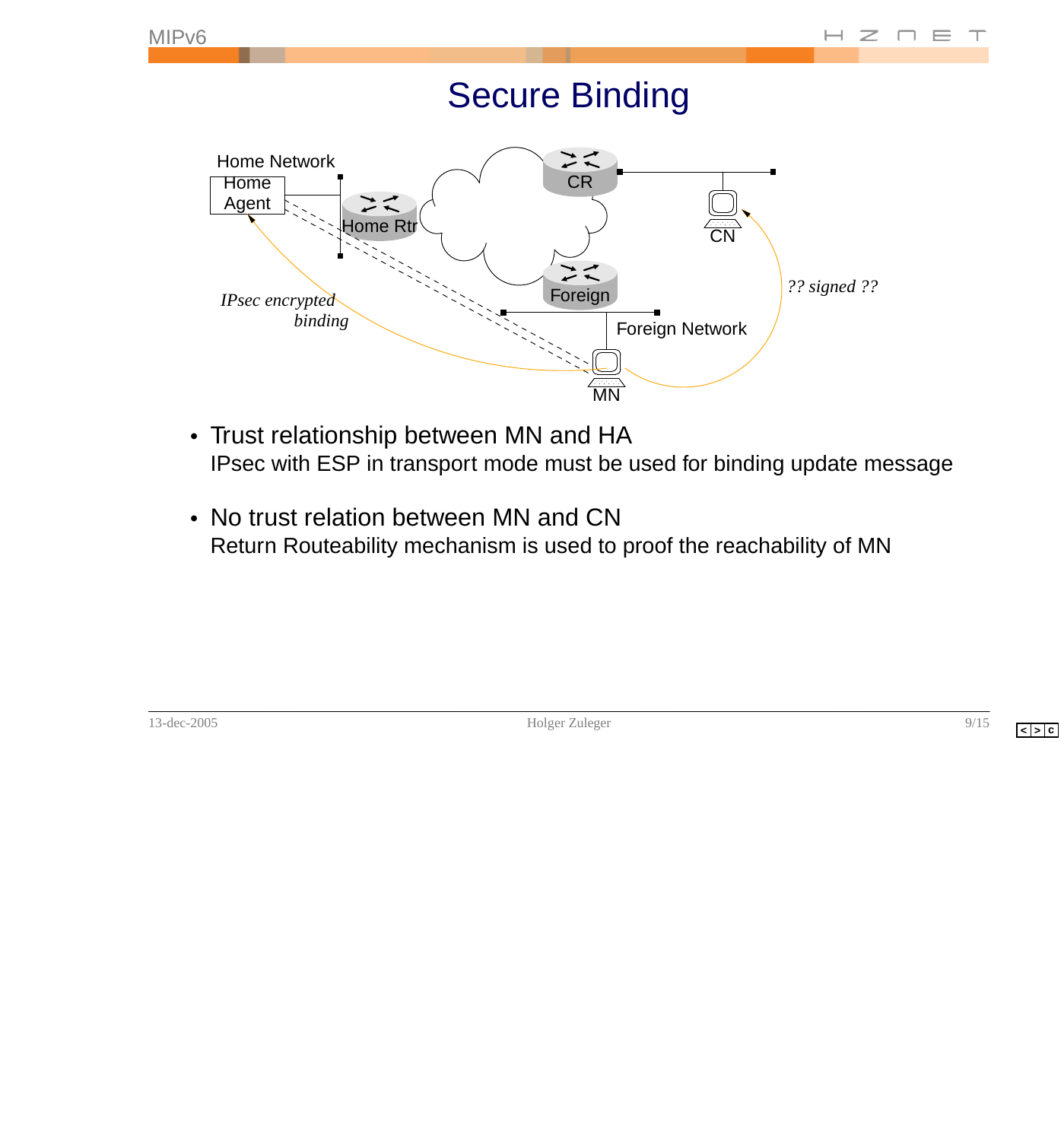#### Return Routeability Procedure (1)

<span id="page-9-0"></span>

- MN sends two messages with a cookie to CN
	- Home Test init (HTi) is send via HA (traffic to HA must be encrypted)
	- Care-of Test init (CTi) is send to CN directly
- CN uses pre-generated key and nonce to build two keygen tokens (Key: random number of 20 octets; Nonce: random octet string of any length)

| home keygentok                                                        |  | $\vdots$ FIRST (64, HMAC_SHA1 (key, (HoA   nonce   "0"))) |  |  |
|-----------------------------------------------------------------------|--|-----------------------------------------------------------|--|--|
| care-of keygentok := FIRST (64, HMAC_SHA1 (key, (CoA   nonce   "1"))) |  |                                                           |  |  |

13-dec-2005 [10](#page-10-0)[/15](#page-16-0)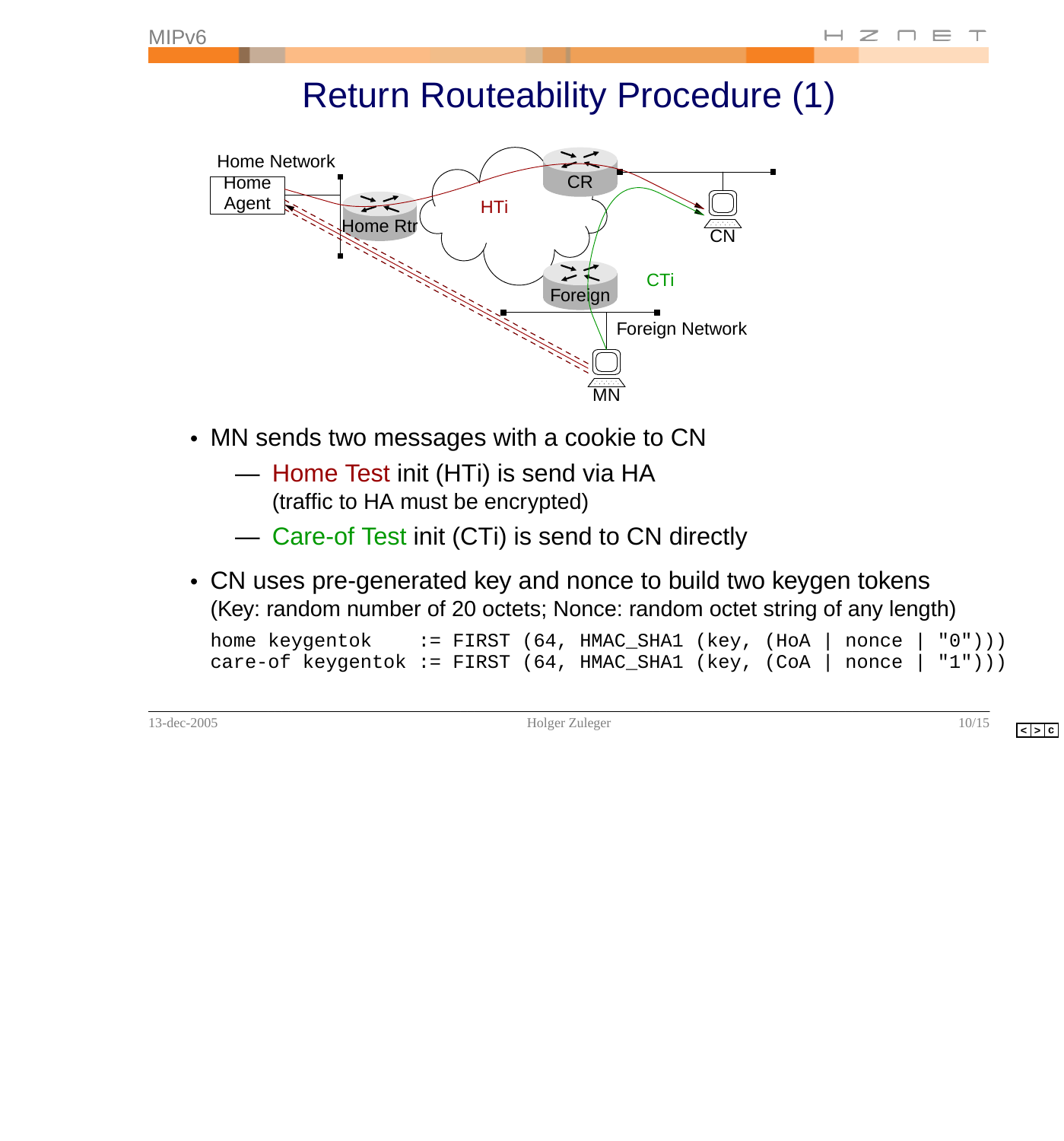#### Return Routeability Procedure (2)

<span id="page-10-0"></span>

- CN sends keygen tokens and cookies back to MN Home Test (HT) and Care-of Test (CT) messages
- MN builds binding message key

```
bmKey := SHA (home keygen token | care-of keygen token)
```
- MN sends binding update message signed with bmKey
- CN can prove that the MN is reachable via both paths

| -200<br>- 1 |  |
|-------------|--|
|-------------|--|

13-dec-2005 [11](#page-11-0)[/15](#page-16-0)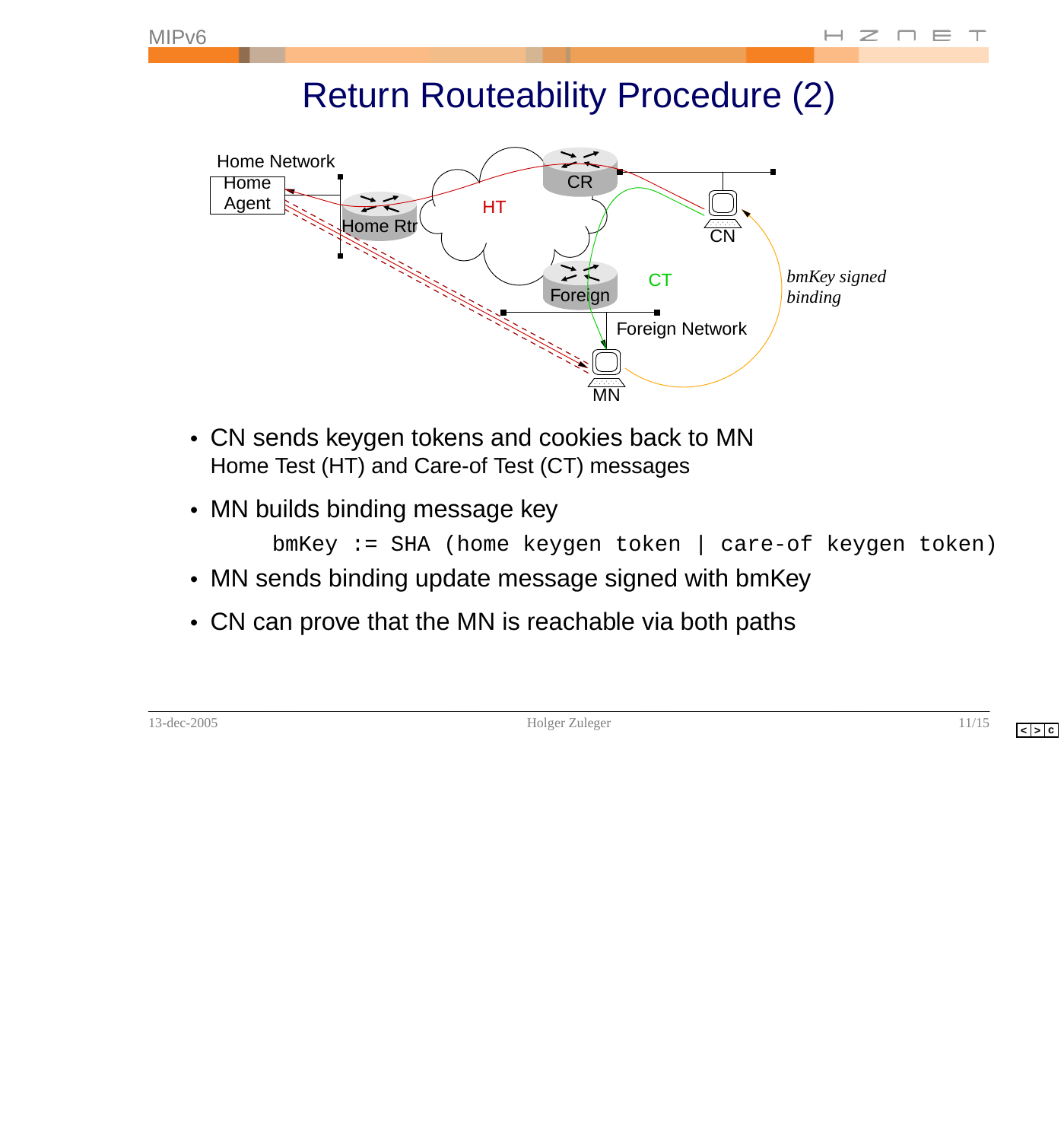#### What next?

- <span id="page-11-0"></span>• Bootstrapping MIPv6 No static configuration of HA address and HoA on mobile nodes
- Network mobility (NEMO) (Instead of node mobility) IETF working group with focus on mobile networks (e.g. prefix delegation)
- Mobile adhoc networks (MANET) Interworking of Mobile Ad-hoc networks and Mobile IPv6 Networks
	- Mobile node roaming in between MIPv6 and MANET
	- MANET roaming as a MIPv6 client
- Signaling and Handoff Optimization (mipshop)
	- Fast Handovers for Mobile IPv6 (FMIPv6, RFC4068) See also www.fimpv6.org and www.rz.fhtw-berlin.de/projekte/mipv6
	- Hierachical MIPv6 mobility management (HMIPv6, RFC4140)
- Cryptographically generated (IPv6) addresses (RFC 3972) MN can prove that it owns its HoA by including its public key in the binding update and by signing the resulting message (No PKI needed)

13-dec-2005 Holger Zuleger [12](#page-12-0)[/15](#page-16-0)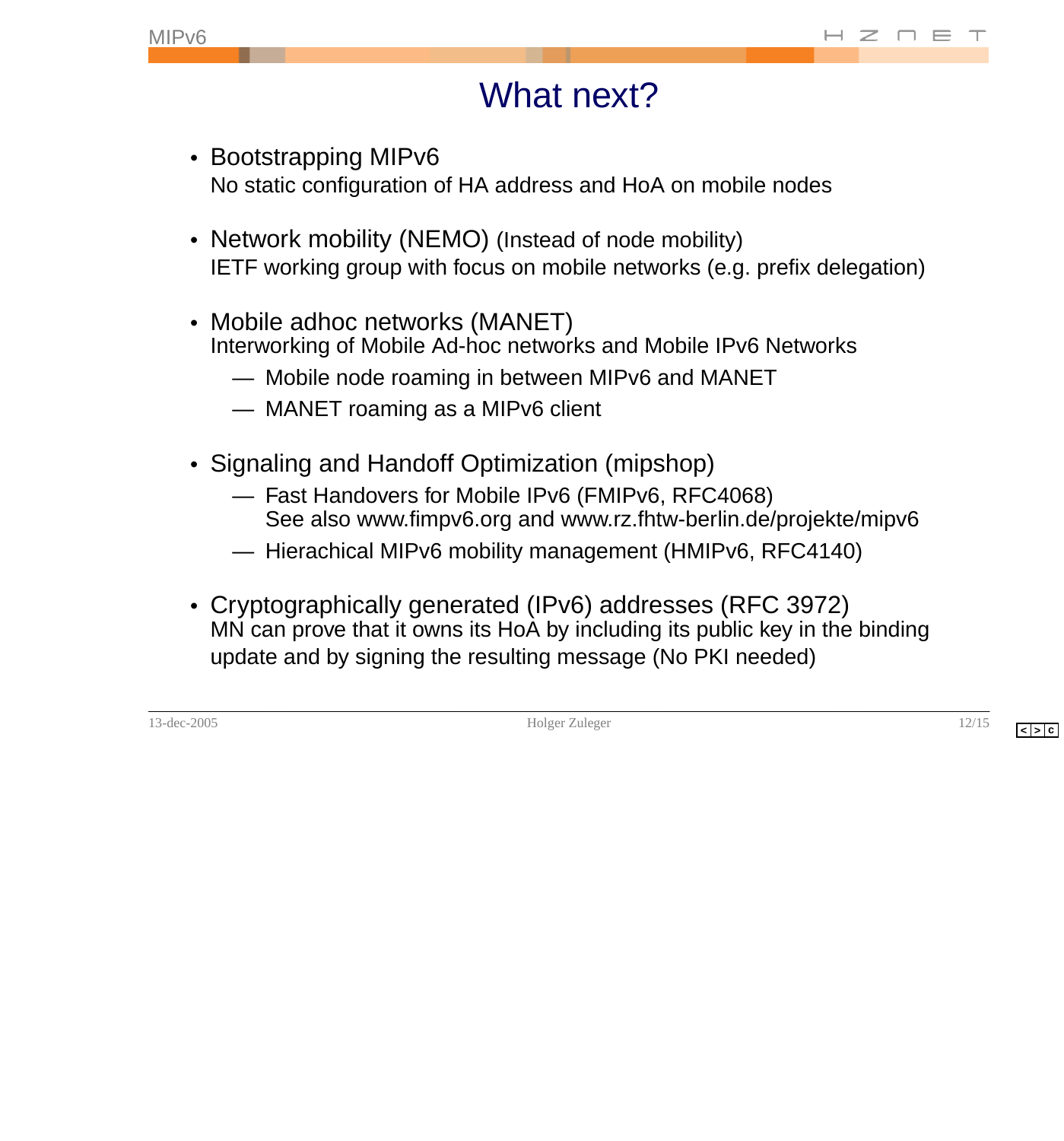#### **Summary**

- <span id="page-12-0"></span>• No foreign agent required
- Scalable solution if CN supports MIPv6 Microsoft Windows 2003 and XP, {Free|Open|Net}BSD, Linux (with MIPL patch)
- Home network router can also act as Home Agent Cisco IOS 12.3(14)T, 12.4(2)T, but RFC3776 is not supported :-(
- Redundant HA with dynamic discovery (IPv6 anycast address)
- MIPv6 support the use of End-to-End IPsec (transport or tunnel mode)
- Some open security issues (CGA prevents this) Attacker which is able to capture all RR packets could send bindings on behalf of the MN
- Handover time must be improved
	- $-$  MIPv6: Handover latency = 2 seconds; packet loss = rate x latency
	- $-$  FMIPv6: Handover latency = Wlan handover latency; packet loss = 0
- MIPv6 requires (naturally) a IPv6 network :-( But think about 6to4 as a care of address... ;-)

13-dec-2005 Holger Zuleger [13](#page-13-0)[/15](#page-16-0)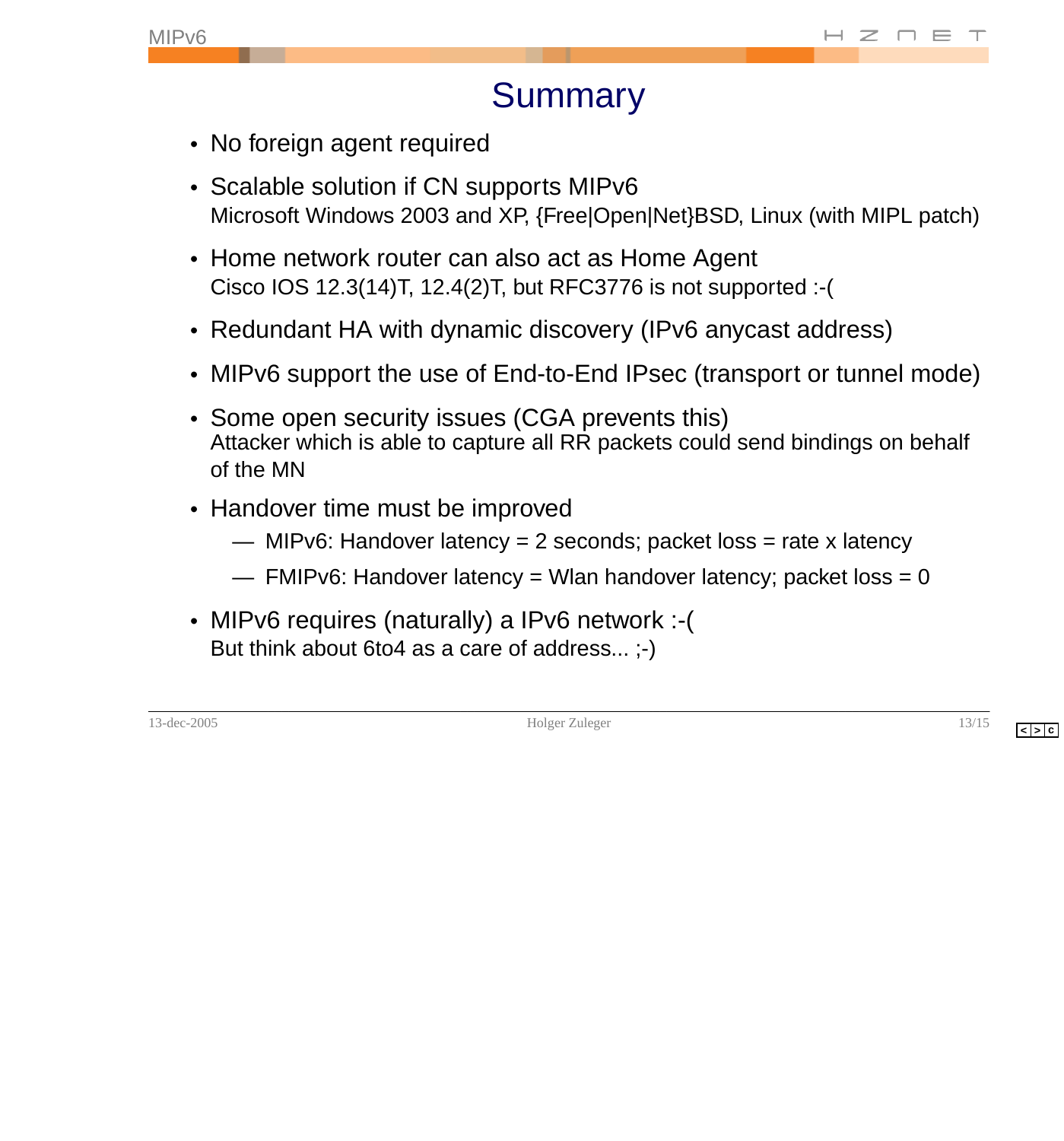#### **References**

<span id="page-13-0"></span>Tutorial: IPv6 mobility and security

Wolfgang Fritsche, IABG, German IPv6 Summit, Bad Godesberg 2004

Mobile IPv6 White Paper Wolfgang Fritsche, Florian Heissenhuber IABG, August 2000

Mobility Support in IPv6 RFC3775, June 2004

- Using IPsec to Protect MIPv6 Signaling between Mobile Nodes and Home Agents RFC3776, June 2004
- Analysis of the handover in a WLAN MIPv6 scenario Albert Cabellos Aparicio, Global IPv6 Summit, Barcelona 2005
- Deliverable4.1.4: Final Mobile IPv6 Support Guide 6net – Large-Scale International IPv6 Pilot Network, Februar 2005
- **Technical Report: Mobility over IPv6 Networks** Euro6IX, March 2003

RFC3972, RFC4048, RFC4140, ...

13-dec-2005 Holger Zuleger [14](#page-14-0)[/15](#page-16-0)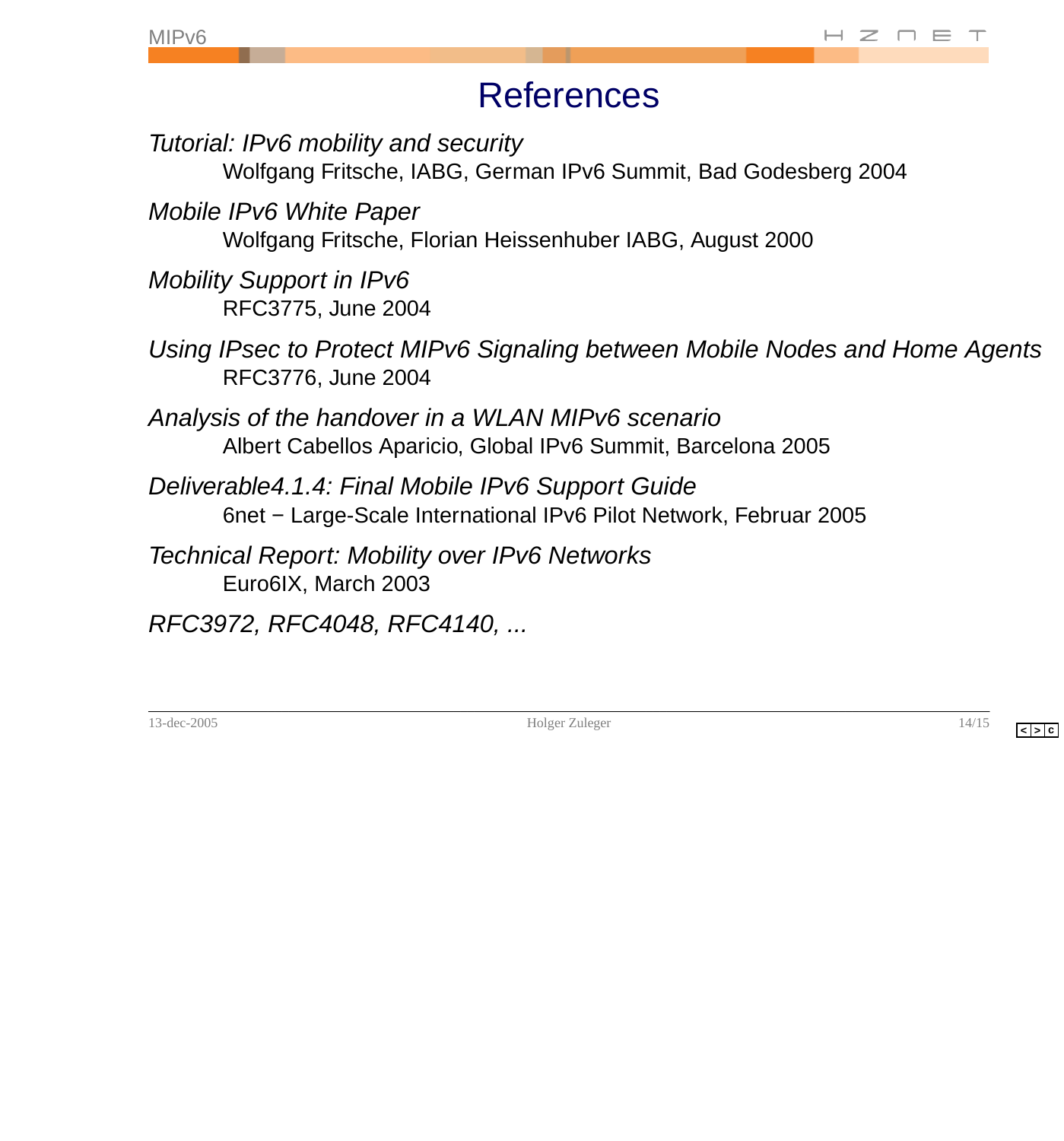# Questions ?

<span id="page-14-0"></span>http://www.hznet.de/ipv6/mipv6-intro.pdf

13-dec-2005 Holger Zuleger [15/15](#page-16-0)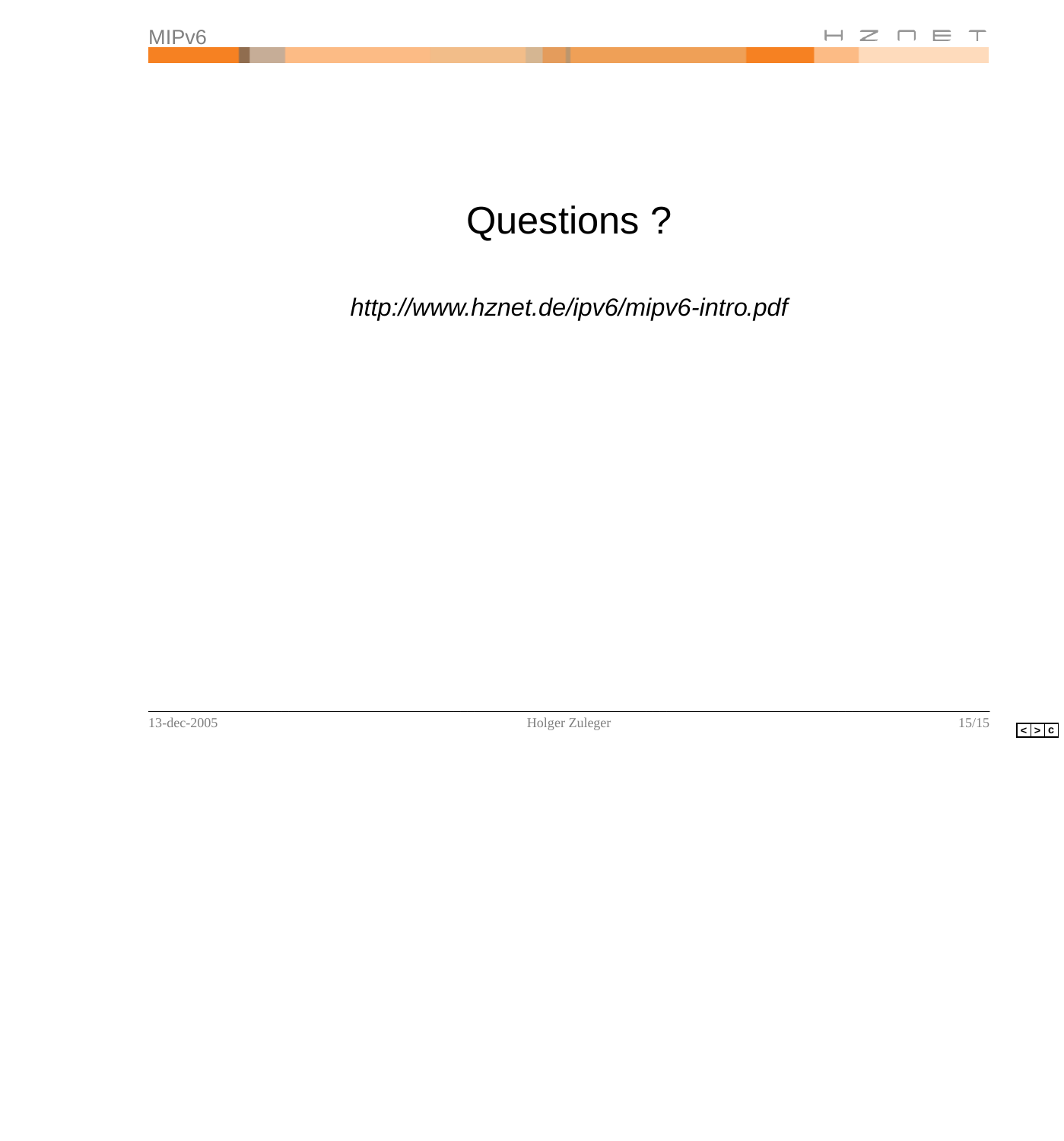# Questions ?

http://www.hznet.de/ipv6/mipv6-intro.pdf

#### Thank you very much for your attention!

13-dec-2005 Holger Zuleger [15/15](#page-16-0)